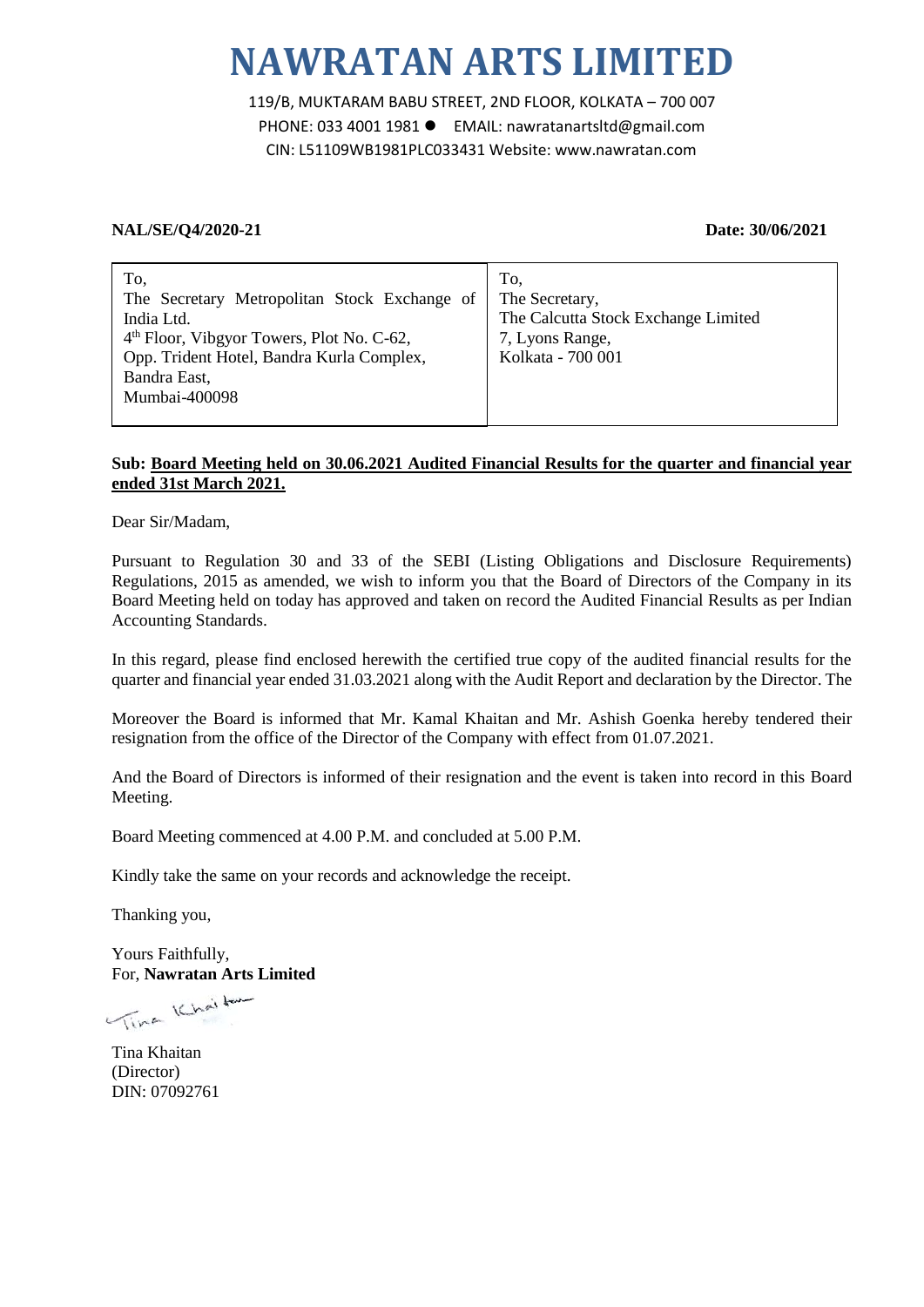119/B, MUKTARAM BABU STREET, 2ND FLOOR, KOLKATA – 700 007 PHONE: 033 4001 1981 EMAIL: nawratanartsltd@gmail.com CIN: L51109WB1981PLC033431 Website: www.nawratan.com

### **NAL/SE/Q4/2020-21 Date: 30/06/2021**

| To,                                                   | To,                                 |
|-------------------------------------------------------|-------------------------------------|
| The Secretary Metropolitan Stock Exchange of          | The Secretary,                      |
| India Ltd.                                            | The Calcutta Stock Exchange Limited |
| 4 <sup>th</sup> Floor, Vibgyor Towers, Plot No. C-62, | 7, Lyons Range,                     |
| Opp. Trident Hotel, Bandra Kurla Complex,             | Kolkata - 700 001                   |
| Bandra East,                                          |                                     |
| Mumbai-400098                                         |                                     |
|                                                       |                                     |

### **Sub: Declaration in respect of unmodified opinion on Audited Financial Results for the quarter and financial year ended 31 March, 2021.**

Dear Sir/Madam,

Pursuant to regulation 33(3) (d) of the SEBI (Listing Obligations and Disclosure Requirements) Regulations, 2015 as amended, we hereby declare and confirm that the Statutory Auditors of the Company, M**/s Bijan Ghosh & Associates, FRN: 323214E, Chartered Accountants,** have issued unmodified Limited Review Report on Audited Financial Results of the Company for the quarter and financial year ended as on 31.03.2021.

Kindly take the same on your records and acknowledge the receipt.

Thanking you,

Yours Faithfully,

For, **Nawratan Arts Limited**

Vina Khaitan

Tina Khaitan (Director) DIN: 07092761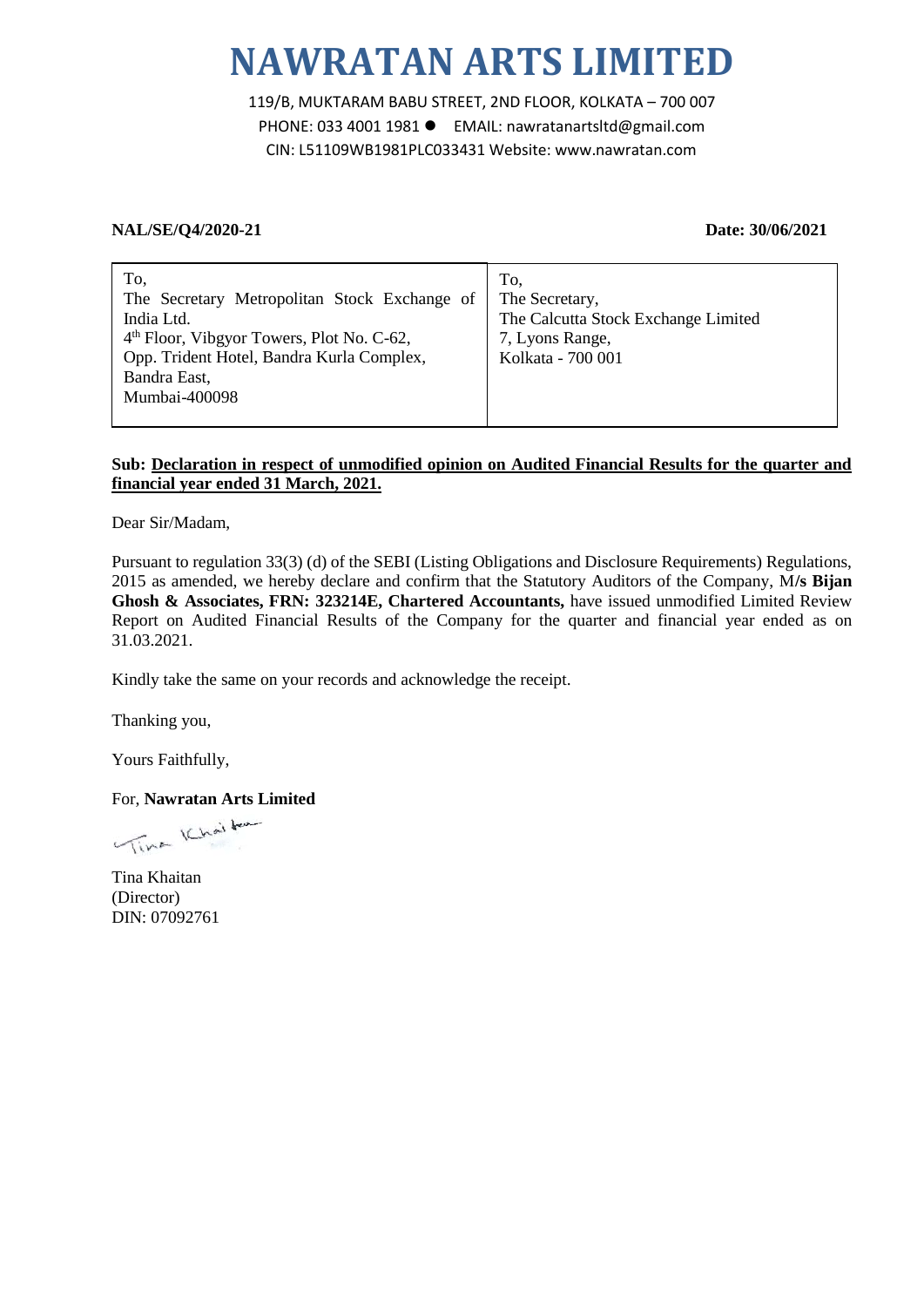

BIJAN GHOSH & ASsOCIATES Chartered Accountant C-16, Green Park<br>C-16, Green Park<br>P. Majumder Road, Kolkata-700078<br>Phone: 2484 8879, 6519 6510<br>Mobile: 93394 40467, 90517 89888 P, Majumder Road, Kolkata-700078 Phone: 2484 8879, 6519 6510 Mobile: 93394 40467, 90517 89888 E-mail: bijanghosh1967@gmail.com

#### Independent Auditor's Report

To The Members of M/s. Nawratan Arts Limited.

## Report on the Standalone Financial Statements

We have audited the accompanying Statement of Standalone Financial Results of Nawratan Arts Limited (the Company), for the year ended 31<sup>st</sup> March, 2021, being submitted by the Company pursuant to the requirement of regulation S5 of the SEBI (Listing Obligations and Disclosure Requirements) Regulations, 2015.

This Statement, which is the responsibility of the Company's Management and has been approved by the Board of Directors, has been compiled from the related Standalone Financial statements which have been prepared in accordance with the Accounting Standards prescribed under Section 133 of the Companies Act, 2013 ("the Act") read wi thereunder and other accounting principles generally accepted in India. Our responsibility is to express an opinion on the Statement based on our audit of such Standalone financial Statements.

We conducted our audit in accordance with the Standards on Auditing issued by the Institute of Chartered Accountants of India. Those Standards require that we comply with ethical requirements and plan and perform the audit

An audit involves performing procedures to obtain audit evidence about the amounts and the disclosures in the Statement. The procedures selected depend on the auditor's judgement, including the assessment of the risks of m control relevant to the company's preparation and fair presentation of the statement in order to design audit procedures that are appropriate in the circumstances, but not for the purpose of expressing an opinion on the ef control. An audit also includes evaluating the appropriateness of the accounting policies used and the reasonableness of the

We believe that the audit evidence obtained by us is sufficient and appropriate to provide a basis for our audit opinion.

In our opinion and to the best of our information and according to the explanations given to us the Standalone Financial<br>
1. is presented in accordance with the requirement of Based views and the standalone Financial

I. is presented in accordance with the requirement of Regulation 33 of the SEBI (Listing Obligations and Disclosure Requirements) Regulations, 2015 in this regard; and and disclosure Requirements) regard and  $\frac{2}{3}$  give

 $\frac{2}{\cdot}$ 2. give a true and fair view in conformity with the aforesaid Accounting Standards and other accounting principles generally accepted in India of the net profit and other financial information of the company for the year e

The Statement includes the result for the quarter ended 31<sup>st</sup> March, 2021, being the balancing figure between audited figures in respect of the full financial year ended 31<sup>st</sup> March, 2021 and the published year to date f

For M/s. Bijan Ghosh & Associates Chartered Accountant Firm's registration number: 323214E

CA. Bijan Ghozh Membership No 00049<br>Place Kolkata Date The 30<sup>th</sup> day of June, 2021 UDIN: 21009491AAAACT2994

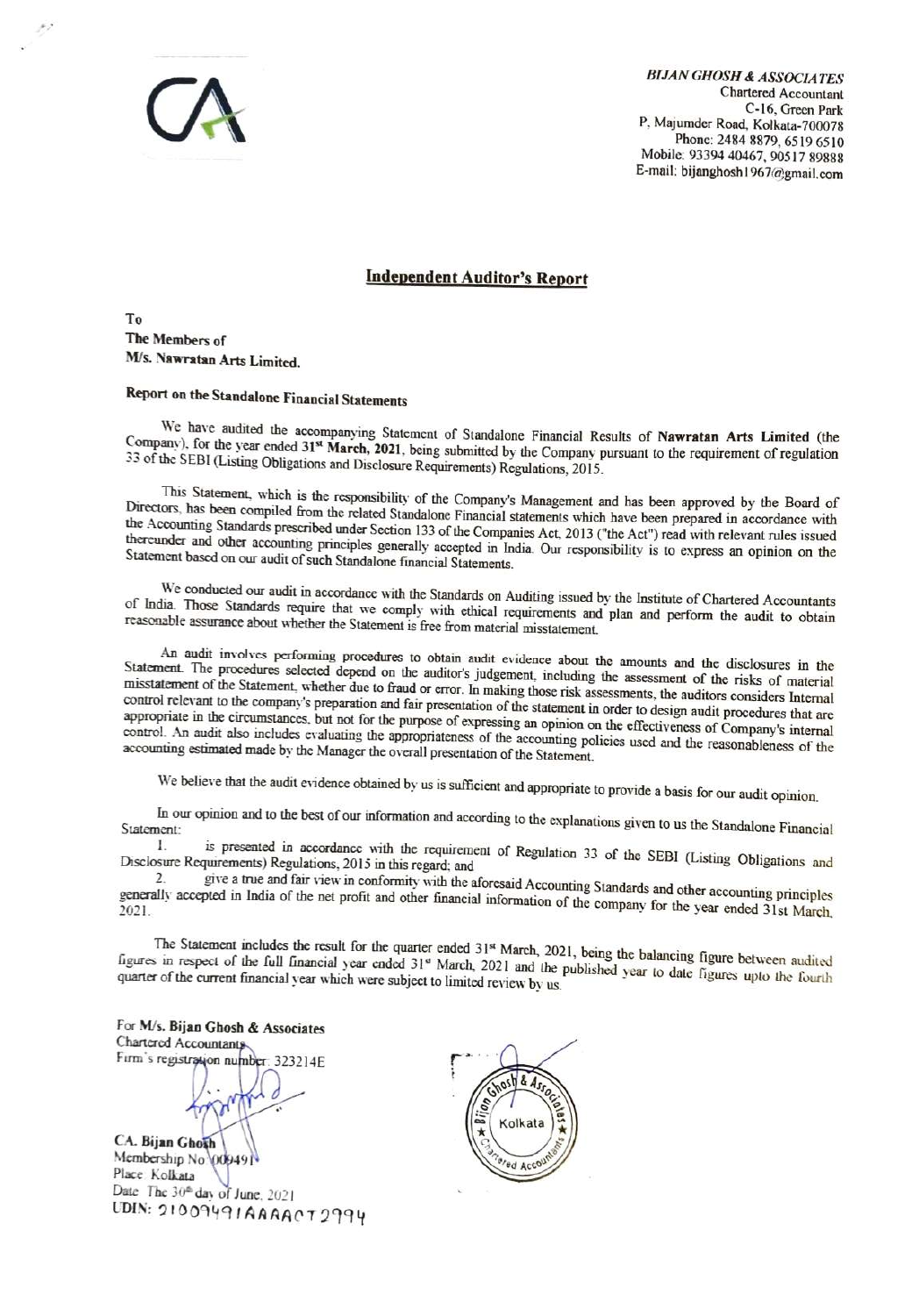119/B, MUKTARAM BABU STREET, 2ND FLOOR, KOLKATA - 700 007 PHONE: 033 4001 1981 ● EMAIL: nawratanartsltd@gmail.com CIN: L51109WB1981PLC033431 Website: www.nawratan.com

| FINANCIAL RESULTS FOR THE QUARTER & YEAR ENDED ON 31st MARCH, 2021 |                                                                                                                               |                          |                |                          |                          |                          |
|--------------------------------------------------------------------|-------------------------------------------------------------------------------------------------------------------------------|--------------------------|----------------|--------------------------|--------------------------|--------------------------|
|                                                                    |                                                                                                                               |                          |                |                          |                          | (Rs. In Lakhs)           |
| Sr.No.                                                             | <b>Particulars</b>                                                                                                            |                          | Quarter ended  |                          | <b>Year Ended</b>        |                          |
|                                                                    |                                                                                                                               | 31.03.2021               | 31.12.2020     | 31.03.2020               | 31.03.2021               | 31.03.2020               |
|                                                                    |                                                                                                                               | (Audited)                | (Unaudited)    | (Audited)                | (Audited)                | (Audited)                |
|                                                                    | Income from Operations                                                                                                        |                          |                |                          |                          |                          |
|                                                                    | (a) Net Sales Income from Operations[net of excise duty]                                                                      | 4.44                     | ٠              | 2.74                     | 4.44                     | 2.74                     |
|                                                                    | (b) Other Income                                                                                                              |                          | $\blacksquare$ | (1.92)                   | (2.27)                   | (0.17)                   |
|                                                                    | <b>Total Income</b>                                                                                                           | 4.44                     |                | 0.82                     | 2.17                     | 2.57                     |
|                                                                    | <b>Expenses</b>                                                                                                               |                          |                |                          |                          |                          |
|                                                                    | a (Increase)docrease in stock in trade and work in progress                                                                   | 3.72                     | Ξ              | 1.95                     | 3.72                     | 1.95                     |
|                                                                    | h. Purchase of Stock in Trade                                                                                                 | $\overline{a}$           | $\overline{a}$ | ۰                        | $\omega$                 | $\overline{\phantom{a}}$ |
|                                                                    | c. Finance Cost                                                                                                               | ٠                        |                |                          | ٠                        | ×.                       |
|                                                                    | d. Employees hencfit expenses                                                                                                 | 0.56                     | 0.28           | 0.42                     | 1.68                     | 2.66                     |
|                                                                    | c. Depreciation and amortisation expense                                                                                      | ٠                        |                |                          | $\overline{\phantom{a}}$ | $\overline{a}$           |
|                                                                    | f. Other expenses                                                                                                             | 0.68                     | 0.60           | 1.74                     | 2.88                     | 4.62                     |
|                                                                    | <b>Total Expenses</b>                                                                                                         | 4.96                     | 0.88           | 4.11                     | 8.28                     | 9.23                     |
| 3                                                                  | Frofit / (Loss) before Exceptional items and Tax (2-1)                                                                        | (0.52)                   | (0.88)         | (3.29)                   | (6.11)                   | (6.66)                   |
| 4                                                                  | Exceptional items                                                                                                             |                          |                |                          |                          |                          |
| š                                                                  | Profit / (Less) before tax (3-4)                                                                                              | (0.52)                   | (0.88)         | (3.29)                   | (6.11)                   | (6.66)                   |
| ¢.                                                                 | Tax Expenses                                                                                                                  |                          |                |                          |                          |                          |
| 7                                                                  | Profit (Less) for the period (5-6)                                                                                            | (0.52)                   | (0.88)         | (3.29)                   | (6.11)                   | (6.66)                   |
| $\tilde{\mathbf{x}}$                                               | Other Comprehensive Income                                                                                                    |                          |                |                          |                          |                          |
|                                                                    | A (i) Items that will not be reclassified to profit or loss                                                                   | $\overline{\phantom{a}}$ | ×,             | w.                       | i.                       |                          |
|                                                                    | (ii) Income tax relating to items that will not be reclassified<br>to profit or loss                                          |                          | ä,             | w.                       | ٠                        | ٠<br>٠                   |
|                                                                    | Other Comprehensive Income for the poeriod (Net of<br>Tax)                                                                    | ٠                        | ۰              | $\overline{\phantom{a}}$ | ۰                        | ٠                        |
| ٥                                                                  | Total Comprehensive Income for the period<br>(7+8)(Comprising Profit (Loss) and Other<br>Comprehensive Income for the period) | (0.52)                   | (0.88)         | (3.29)                   | (6.11)                   |                          |
| 10                                                                 | Paid-up enquity share capital (Face Value of Rs.10/-)                                                                         | 110.00                   | 110.00         | 110.00                   | 110.00                   | (6.66)<br>110.00         |
| 11                                                                 | Other Equity as per Balance Sheet                                                                                             | 917.71                   | 917.71         | 917.71                   | 917.71                   |                          |
|                                                                    | EPS (before Extraordinary items) of Rs.10'- each [Not<br>Amualised?                                                           |                          |                |                          |                          | (911.46)                 |
|                                                                    | (a) Basic                                                                                                                     | (0.05)                   | (0.08)         | (0.30)                   | (0.56)                   |                          |
|                                                                    | (b) Diluted                                                                                                                   | (0.05)                   | (0.08)         | (0.30)                   | (0.56)                   | (0.61)<br>(0.61)         |

Notec:

The above Financal Results were reviewed and recommended by the Audit Committee and approved by the Board of Directors at thetr meeting held  $\bar{1}$ on 30th June, 2021.

The Statutory Auditors of the company have carried out a limited review of the result for the quarter ended 31st March.2021. However, the management has exercised nesesary due diligence to ensure that the standalone financ

3 The figures for the previous periods / year are re-classified / re-arranged / re-grouped, wherever necessary, to confirm current period classification.

4 The segment wise details are not applicable to the company as the company has no segment

5 This result and Limited Review Report is avilable on company Website www.nawratan.com.

6 Investor Complaint for the Quarter Ended as on 31/03/2021. Opening: 0, Received .0, Resolved .0, Closing: 0,

**BIJAN GHOSH & ASSOCIA** Chartered Accountants  $h \& 450$ Place Kolkata ropr etor Kolkata Date: 30 06 2021  $UDDIN - 210094910000000000000000$ ered Account

For, Nawratan Arts Limited

**Tina Khaitan Director** DIN: 07092761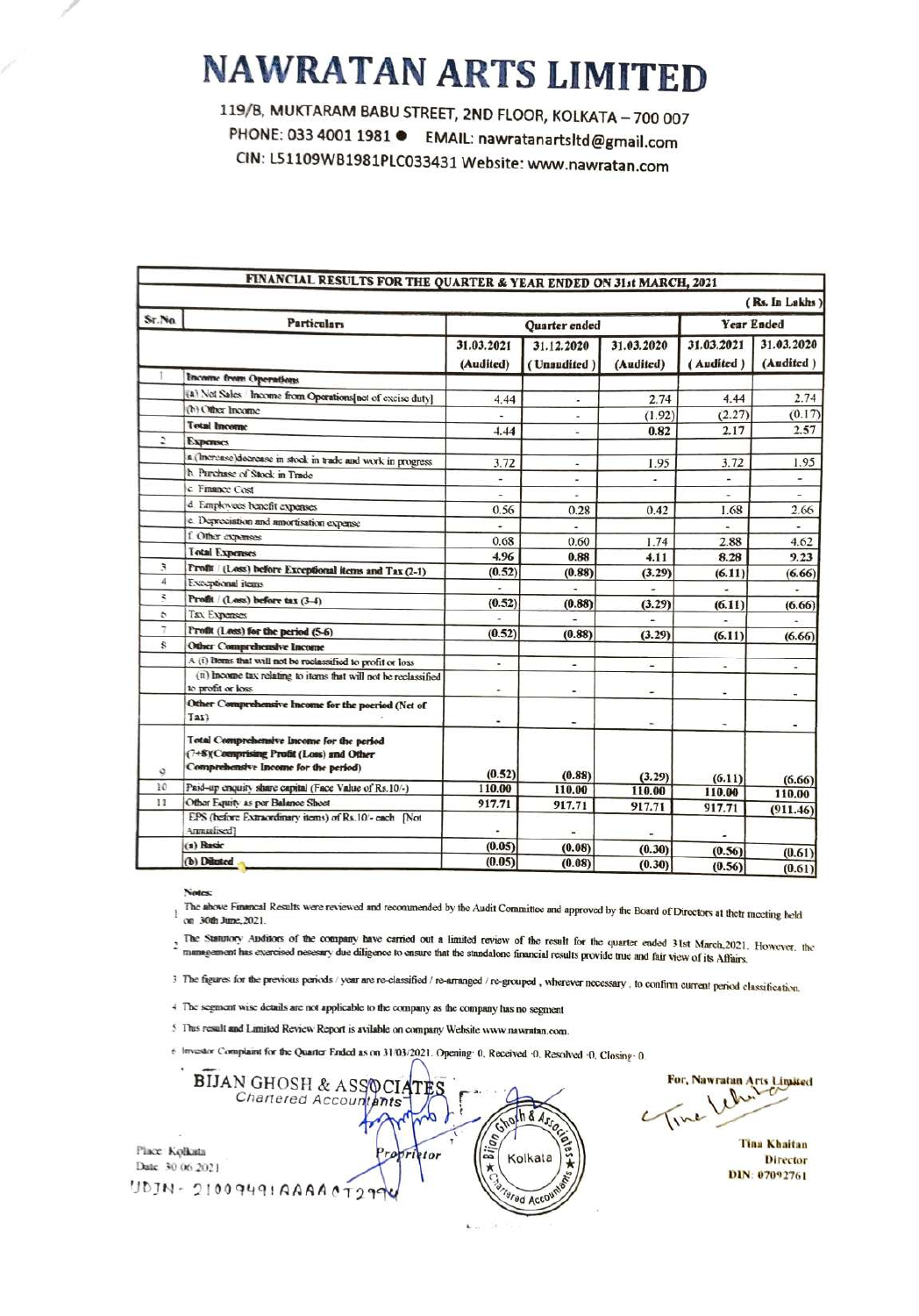PHONE: 033 4001 1981 ● EMAIL: nawratanartsltd@gmail.com<br>CIN: L51109WB1981PLC033431 Website: www.nawratan.com

|                | <b>PARTICULARS</b>                                                                                                                                                                                               | An at<br><b>JIst March, 2021</b> | As at<br>31st March, 2020                              |
|----------------|------------------------------------------------------------------------------------------------------------------------------------------------------------------------------------------------------------------|----------------------------------|--------------------------------------------------------|
|                |                                                                                                                                                                                                                  | Audited                          | Audited                                                |
| A              | <b>ASSETS</b>                                                                                                                                                                                                    |                                  |                                                        |
| 1              | <b>Non Current Assets</b>                                                                                                                                                                                        |                                  |                                                        |
|                | (a) Property, Plant & equipment                                                                                                                                                                                  |                                  |                                                        |
|                | (b) Capital work in Progress                                                                                                                                                                                     |                                  |                                                        |
|                | (C) Other Intangible Assets                                                                                                                                                                                      |                                  |                                                        |
|                | (d) Intangible Assets under Development                                                                                                                                                                          |                                  |                                                        |
|                | (e) Financial assets                                                                                                                                                                                             |                                  |                                                        |
|                | (i) Investments                                                                                                                                                                                                  | 160.92                           | 100.48                                                 |
|                | $(ii)$ Loans                                                                                                                                                                                                     | 244                              | 2.44                                                   |
|                | (f) Deferred Tax Assets (Net)                                                                                                                                                                                    |                                  |                                                        |
|                | (g) Other non-current assets                                                                                                                                                                                     |                                  |                                                        |
| $\overline{2}$ | <b>Sub-total Non Current Assets</b><br><b>Current Assets</b>                                                                                                                                                     | 163.36                           | 168.92                                                 |
|                | (a) Inventories                                                                                                                                                                                                  |                                  |                                                        |
|                | (b)Financial Assets                                                                                                                                                                                              |                                  | 372                                                    |
|                | (i) Investments                                                                                                                                                                                                  |                                  |                                                        |
|                | (ii) Trade Receivables                                                                                                                                                                                           | $\sim$                           |                                                        |
|                | (iii) Cash & Cash Equivalents                                                                                                                                                                                    | 18.96                            | 10.97                                                  |
|                | (iv) Bank Balances ither than (iii) above                                                                                                                                                                        | 4.62                             | 2.53                                                   |
|                | $(v)$ Loans                                                                                                                                                                                                      |                                  |                                                        |
|                | (vi) Other financial assets                                                                                                                                                                                      | 2.42                             | 2.42                                                   |
|                | (c) Other current assets                                                                                                                                                                                         | 0.82                             | 0.82                                                   |
|                | <b>Sub Total of Current Assets</b>                                                                                                                                                                               |                                  |                                                        |
|                | <b>TOTAL ASSETS</b>                                                                                                                                                                                              | 26.82<br>190.18                  | 26.46                                                  |
|                | <b>EQUITY AND LIABILITIES</b>                                                                                                                                                                                    |                                  | 195.38                                                 |
| 1              | Equity                                                                                                                                                                                                           |                                  |                                                        |
|                | (a) Equity Share Capital                                                                                                                                                                                         | 110.00                           | 110.00                                                 |
|                | (b) Other Equity                                                                                                                                                                                                 | 45.00                            | 51.11                                                  |
|                | <b>Total Equity</b>                                                                                                                                                                                              | 155.00                           | 161.11                                                 |
| $\overline{2}$ | <b>Liabilities</b>                                                                                                                                                                                               |                                  |                                                        |
|                | <b>Non-current liabilities</b>                                                                                                                                                                                   |                                  |                                                        |
|                | (a) Financial Liabilities                                                                                                                                                                                        |                                  |                                                        |
|                | (i) Borrowings                                                                                                                                                                                                   |                                  |                                                        |
|                | (ii) Other financial liabilities                                                                                                                                                                                 |                                  |                                                        |
|                | (b) Deferred Tax Liabilities (net)                                                                                                                                                                               |                                  |                                                        |
|                | (c) Provisions                                                                                                                                                                                                   | 33.63                            | 1101                                                   |
|                | (d) Other non current liabilities                                                                                                                                                                                |                                  |                                                        |
|                | Sub-total Non current liabilities                                                                                                                                                                                |                                  |                                                        |
|                | <b>Current Liabilities</b>                                                                                                                                                                                       | <b>JJ.63</b>                     | 33.63                                                  |
|                | (a) Financial Liabilities                                                                                                                                                                                        |                                  |                                                        |
|                | (1) Borrowings                                                                                                                                                                                                   |                                  |                                                        |
|                | (ii) Trade Payables                                                                                                                                                                                              | 0.84                             |                                                        |
|                | (iii) Other financial liabilities                                                                                                                                                                                |                                  | (1, 1)                                                 |
|                | (b) Provisions                                                                                                                                                                                                   |                                  |                                                        |
|                | (c) Other Current Liabilities                                                                                                                                                                                    | 071                              |                                                        |
|                | <b>Sub Total Of Current Liabilities</b>                                                                                                                                                                          | 1.55                             | (111)                                                  |
|                | <b>TOTAL EQUITY AND LIABILITIES</b>                                                                                                                                                                              | 190.18                           | 0.64<br>195.38                                         |
|                | <b>BIJAN GHOSH &amp; ASSOCIATES</b><br>Glypsh & Assoc<br><b>Chartered Accountabls</b><br>$\sigma_{\sigma}$<br>two<br>ω.,<br>Kolkata<br>Ű<br>★<br>Place: Kolkata<br>Tot<br>Date 30.06 2020<br><b>Orad Account</b> |                                  | For, Nawratan Arts Limited<br>Tina Khaitan<br>Director |